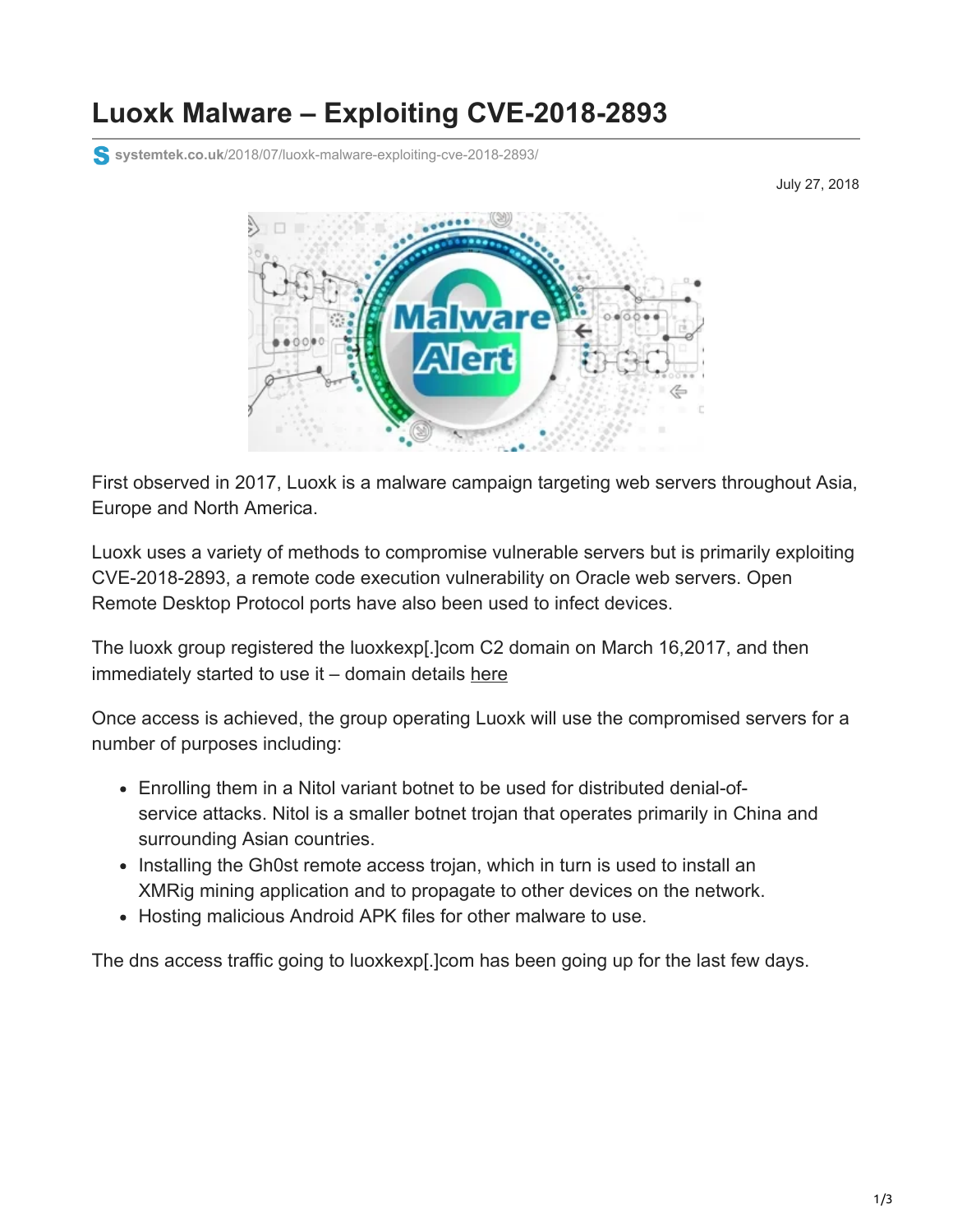

Traffic to luoxkexp[.]com July 2018

# **Indicators of Compromise**

### *IP Addresses*

- 121.18.238[.]56
- 103.99.115[.]220

## *URLs*

luoxkexp[.]com

### *Full URL's*

http://xmr.luoxkexp.com:8888/xmrig http://xmr.luoxkexp.com:8888/xmr64.exe http://xmr.luoxkexp.com:8888/version.txt http://xmr.luoxkexp.com:8888/jjj.exe http://xmr.luoxkexp.com:8888/7799 http://xmr.luoxkexp.com:8888/2.exe http://xmr.luoxkexp.com:8888/1.sh http://xmr.luoxkexp.com:8888/1.exe http://xmr.luoxkexp.com/ http://xmr.luoxkexp.com/1.exe hxxp://103.99.115.220:8080/JexRemoteTools.jar hxxp://121.18.238.56:8080/aaa.exe hxxp://121.18.238.56:8080/testshell.sh hxxp://121.18.238.56:8080/SYN\_145 hxxp://121.18.238.56:8080/a4.sh hxxp://121.18.238.56:8080/SYN\_7008